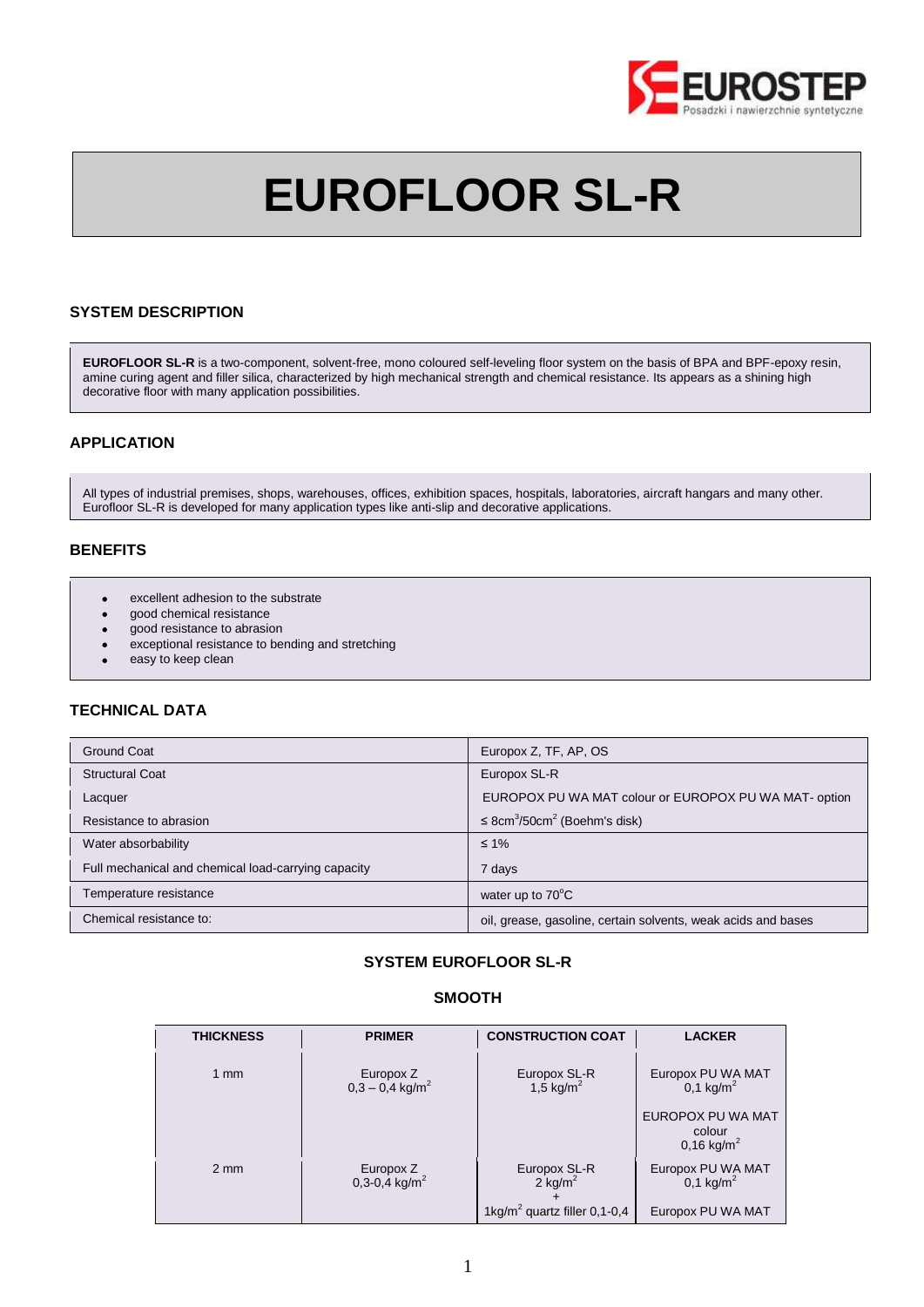

|      |                                        | mm                                     | colour<br>0,16 kg/m <sup>2</sup>                     |
|------|----------------------------------------|----------------------------------------|------------------------------------------------------|
| 2 mm | Europox Z<br>0,3-0,4 kg/m <sup>2</sup> | Europox SL-R<br>$2$ kg/m <sup>2</sup>  | Europox PU WA MAT<br>0,1 kg/ $m^2$                   |
|      |                                        | $2kg/m2$ quartz filler<br>$0,1-0,4$ mm | Europox PU WA MAT<br>colour<br>$0,16 \text{ kg/m}^2$ |

# **SLIP**

| <b>THICKNESS</b> | <b>PRIMER</b>                                                                             | <b>CONSTRUCTION COAT</b>                                                                                           |
|------------------|-------------------------------------------------------------------------------------------|--------------------------------------------------------------------------------------------------------------------|
| 1,5mm            | Europox Z<br>$0,4$ kg/m <sup>2</sup><br>1,5kg/m <sup>2</sup> quartz filler $0,4-0,8$ mm   | Europox SL-R<br>$0,\overline{7}$ kg/m <sup>2</sup>                                                                 |
| $2.5 \text{ mm}$ | Europox $\frac{7}{6}$<br>$0,4$ kg/m <sup>2</sup><br>1,5kg/ $m^2$ quartz filler 0,4-0,8 mm | Europox SL-R<br>$0.7$ kg/m <sup>2</sup><br>2kg quartz filler 0,4-0,8 mm<br>Europox SL-R<br>$0,7$ kg/m <sup>2</sup> |

## **APPLICATION**

## **SUBSTRATE PREPARATION**

**The new sub floor** should be clean, well bonded and should not crumble. If required, it should be prepared using a grinding or scarifying machine e.g. Blastrac in order to remove the cement powder and the unevenness of the floor. The concrete should have a high durability (minimum of B25 concrete tested with "pull off" method and > 1,5 MPa) and be free from contaminations such as fat, oil, dirt , etc.

The old subfloor should be grit-blasted or ground – depending on its state. The durability of the ground should be >20 N/mm<sup>2</sup> Cracks and pits should be evened out before the installation of the floor. It is sometimes necessary to use detergents eliminating fat and oil stains.

Uneven surfaces should not exceed 50% of the thickness of the layer.

### **APPLICATION CONDITIONS**

The temperature of the room and the ground should be no less than  $+10^{\circ}$ C. The recommended temperature of the material before application is  $20^{\circ}$ C. The material should not be applied to a rough ground if its temperature is lower than or equal to the CONDENSATION TEMPERATURE POINT.

## **MIXING AND APPLYINGTHE MATERIALS**

The material is composed of two components capable of reacting. The components should be well mixed together before being applied with the maintenance of regulatory mixing relations which have a very high influence on the quality of the finished product. The individual components are supplied in amounts which are mutually adjusted. When pouring out the components to mix them, the containers should be emptied completely. When processing a portion of the packaging contents, it is necessary to weigh the components in order to maintain the given proportions. The reaction should not be accelerated or slowed down by changing the amount of the hardening agent. When mixing the components, only use appropriate mixing tools powered by a drilling machine with rotations not greater than 400 per minute. The increasing the rotations above this level causes air to be additionally mixed in and increases the mixture temperature thereby accelerating the reaction, hardening the mixture and decreasing its effective life. All components should be mixed approximately 2-3 minutes. The creation of streaks indicates inadequate mixing. After mixing, the finished mass is ready to be applied.

#### 1 ST LAYER

- the prime layer EUROPOX Z should be applied using a velour roller.

#### 2™ LAYER

- the structural layer EUROPOX SL-R – apply evenly onto the substrate using a special trowel with teeth for proper height. After spreading, the material should be of a spiked roller rolling out in two directions perpendicular to vent and evenly distributed layer of filler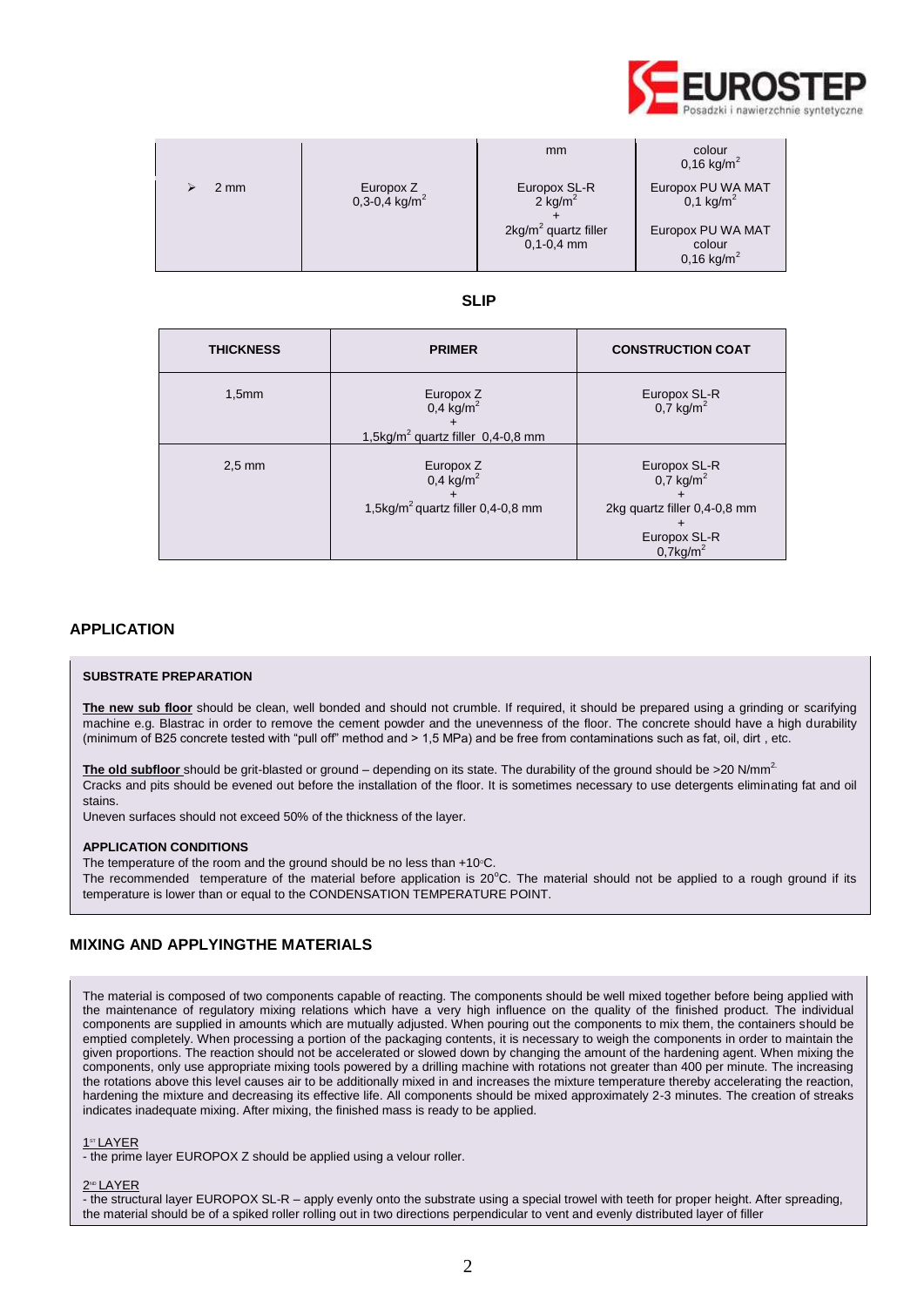

3<sup>RD</sup> LAYER - the finishing layer – lacquer EUROPOX PU, used to obtain a matt surface applied with a roller velour, after drying of the right



## **EXPANSION JOINTS**

The existing ground expansion joints should be marked before the applying of the EUROFLOOR SL-R and after the hardening of the floor again recreated and further filled in using a polyurethane mass.

# **FLOOR CARE**

The floor should be often and regularly cleaned in order not to allow for dirt build-up on its surface. It is recommended to use alkali detergents dissolved in water.

# **COLOURS**